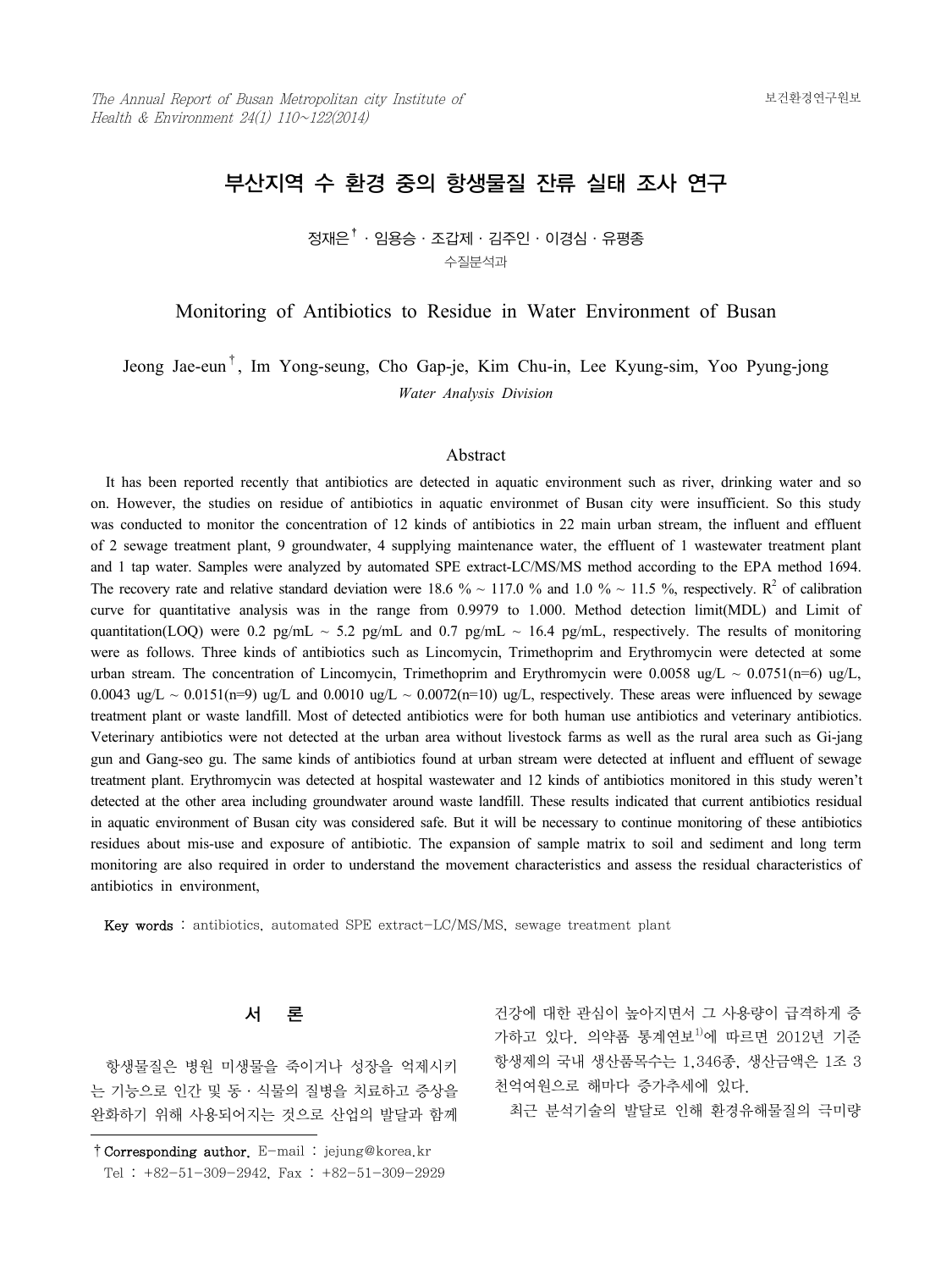농도까지 검출 가능해짐에 따라 환경 중 잔류하는 항생물 질이 새롭게 대두되고 있고, 국내에서는 물론 미국, 프랑 스 등 각국에서 하수처리장, 축산폐수처리장의 방류수 뿐 만아니라 하천수, 음용수에서 검출된다는 보고가 있다<sup>2)</sup>. 항생물질은 특정 생리적 기능을 가지며, 사람과 동물의 체내에 투여된 후 약리적인 역할을 수행하기 전까지는 생 분해되지 않도록 제조되기 때문에 체내에서 완전히 대사 되지 않고 체외로 배출된 의약물질들은 수생태계로 유입 되어 생물축적 및 독성을 유발한다<sup>3,4)</sup>. 항생물질의 환경으 로의 유입경로는 Fig. 1에서와 같이 항생물질의 생산 및 저장과정에서의 유출 즉, 제약회사와 병원 폐수에 의해 강, 호소, 하천으로 유입되고, 가정과 병원을 비롯한 도시 하수, 오수 정화조, 축산폐수를 통해 주변 토양으로 유출․ 침출되어 지하수를 오염시킬 수 있으며, 씽크대, 변기 등 을 통해 버려진 항생물질은 하수처리장으로 유입되지만 처리되지 않은 채 하천에 방류되거나, 하수슬러지에 함유 되어 있던 처리되지 않은 잔류 항생물질이 토양, 강, 호소 로 유입된다. 또한 사용하고 남아 쓰레기로 버려진 항생 물질은 쓰레기매립장으로 유입되어 매립장 침출수를 통해 지하수 및 토양오염을 유발한다. 환경 중으로 배출된 항 생물질을 비롯한 의약물질은 낮은 농도로 높은 저항력을 유발하지 않으면서 장시간 동안 생물학적 활성을 가지면 서 수중에 존재하기 때문에 지속적으로 위해를 가하는 것 으로 알려져 있다 $^{5)}$ .

 환경부에서 2009년도에 실시한 "잔류의약물질 분석방 법 연구 및 실태조사(Ⅱ)" 내용에 따르면, 국내 4대강 유 역 하천수, 퇴적물, 토양 등에 대해 항생제 등 의약물질 30종을 대상으로 분석한 결과, 하천수에서 18종, 퇴적물 4종, 토양 4종의 의약물질이 검출되었고, 하천수에서 검 출된 18종의 의약물질 중 항생물질은 9종으로 검출농도 는 ppb 수준으로 나타났다.

 잔류의약물질들이 환경 중에서 검출되는 비율을 평가 하면 비스테로이드성 항염증제가 16 %로 가장 높은 비율 을 차지하였으며, 다음으로 항생제가 15 %, 고지혈증 치 료제와 호르몬류가 각각 12 % 정도 차지하고 있다. 이 중 항생물질은 다른 의약물질들에 비해서 사람이나 동물 에 높은 농도로 처방되기 때문에 환경으로 상대적으로 많 은 양의 항생물질이 유입될 가능성이 높다고 볼 수 있고<sup>6)</sup>. 환경 중 잔류하는 항생물질은 다양한 경로를 통해서 생물 내로 유입되어, 내분비계 교란 및 급만성 독성, 변이성 등 을 유발 할 수 있다. 따라서 항생제의 지속적인 환경 노출 로 인한 항생제 내성균의 출현과 이로 인한 항생제 치료 효과의 감소가 가장 큰 문제점으로 부각된다<sup>7)</sup>.

 국내에서는 2006년 ~ 2007년 동안 국가차원의 환경 중 의약물질 실태조사 및 2008년 ~ 20012년까지 정부합 동으로 추진했던 "항생제 내성 안전관리 종합계획"의 일 환인 환경 중 의약물질 노출실태 조사를 통해 4대강 유역 하천수, 토양 등에서의 인체용/동물용 소염, 항생, 해열, 진통제 및 다수의 의약물질을 검출한 바 있다. 또한 일부 연구에서 낙동강 수계 하천수에 대한 항생물질 잔류 실태 파악에 관한 연구는 진행되어 왔으나<sup>8)</sup>, 부산 지역의 도심 하천수 등에 관한 연구는 미비한 실정이다. 최근 국내 주 요 하천의 항생물질 등의 의약물질 검출 사례의 언론 보 도가 잇따르고, 특히 부산 도심의 하천은 도시 개발 등으 로 인한 건천화가 발생하여, 낙동강수, 하수처리장 방류 수 등을 도수하여 하천 고유 기능을 유지하고 있고, 하수 처리장 방류수 등이 항생물질의 주요 배출원임을 감안할 때 부산지역 하천수, 지하수 등에 잔류하는 항생물질의 농도 수준을 파악하고 향후 토양, 퇴적물, 먹는물 등에 대 한 연구로 단계적으로 확대하여 항생물질 오염에 대한 시



Fig. 1. Origin and routes of residual antibiotics<sup>3)</sup>.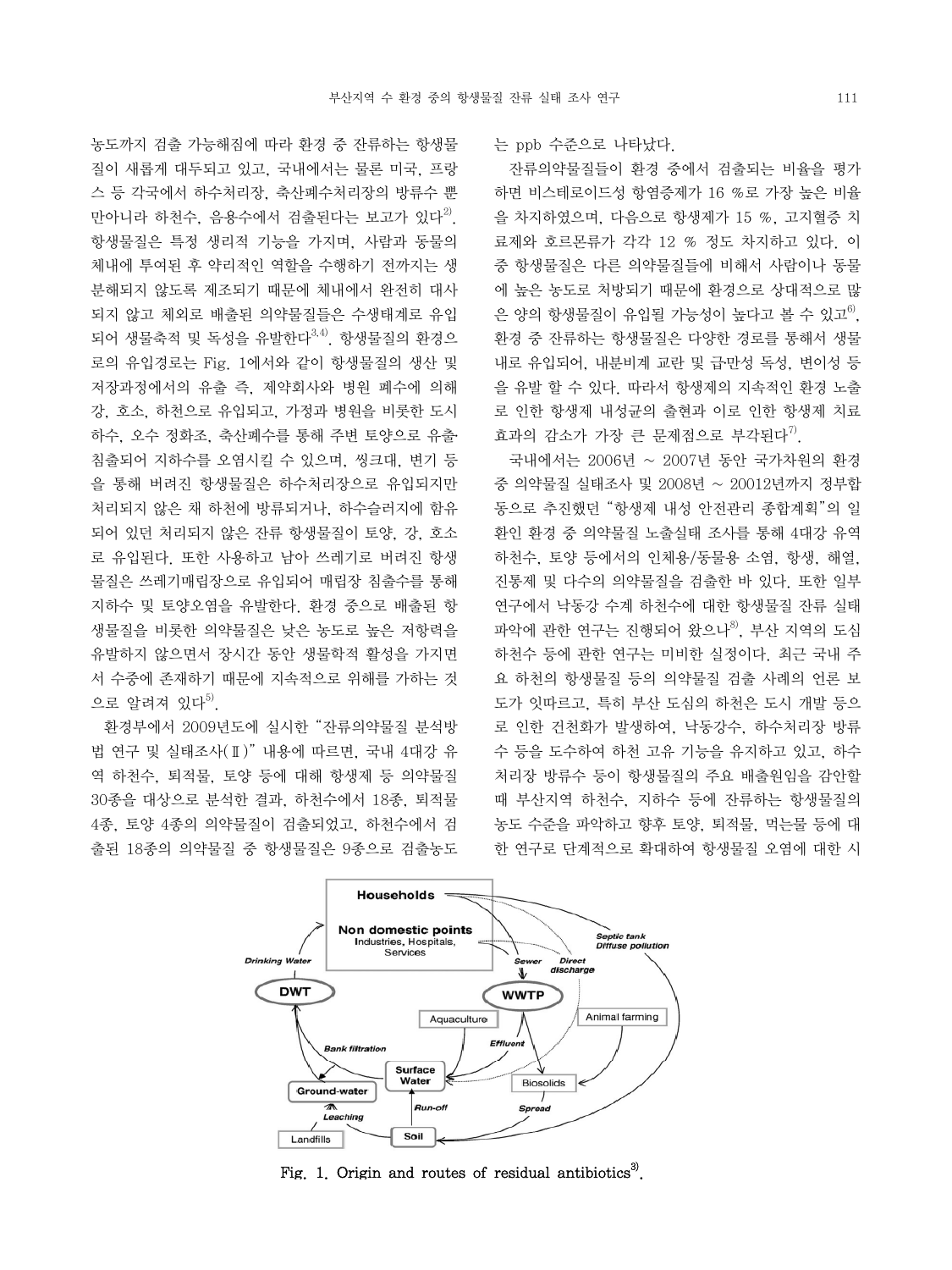민 불안을 해소하고 관리방안 마련을 위한 기초자료로 제 공하고 이에 대한 지속적인 모니터링을 추진하고자 한다.

## 재료 및 방법

연구 기간 및 대상

 본 연구의 조사대상으로는 부산시내 주요 하천의 대표 지점 22개 지점과 2개 하수처리장 유입수․방류수, 쓰레기 매립장내 감시정․주변 지하수 9개 지점 및 하천 유지용수 4개 지점 등을 대상으로 하여 2014년도 6월 ~ 11월 중 1 ~ 2회씩 채수하였다. 시료채취 지점명을 Table 1에 수 록하였고, 위치는 Fig. 2에 표시하였다.

|  |  |  |  |  | Table 1. Sampling sites for monitoring of antibiotics in Busan |  |  |  |  |
|--|--|--|--|--|----------------------------------------------------------------|--|--|--|--|
|--|--|--|--|--|----------------------------------------------------------------|--|--|--|--|

|        | 구분         | 시료채취 지점                     |
|--------|------------|-----------------------------|
|        | 감전천        | 부산콘크리트옆, 엄궁교                |
|        | 삼락천        | 강선교                         |
|        | 덕천천        | 덕천교                         |
|        | 석대천        | 새반송교, 반석교, 반석2호교, 매립장 주변 4개 |
|        | 온천천        | 연안교, 원동교                    |
| 하천수    | 동천         | 범4호교                        |
|        | 춘천         | 춘천상류, 해운대신시가지입구, 동백교        |
|        | 일광천        | 이천교                         |
|        | 죽성천        | 신앙촌입구                       |
|        | 서부천        | 기장중학교앞                      |
|        | 만화천        | 예문교회앞                       |
|        | 좌광천        | 임랑교                         |
| 하수처리장  | A, B 하수처리장 | 유입수, 방류수                    |
| 지하수    | 생곡쓰레기매립장   | 매립장 내 감시정                   |
|        |            | 매립장 주변 지하수 6개소              |
|        | 온천천 유지용수   | 청룡교                         |
| 유지용수   | 삼락천 유지용수   | 삼락1호교                       |
|        | 수영강 유지용수   | 회동 수원지                      |
|        | 석대천 유지용수   | C 하수처리장 방류수                 |
| 폐수 방류수 | 병원 폐수      |                             |



Fig. 2. Sampling locations in the Busan area.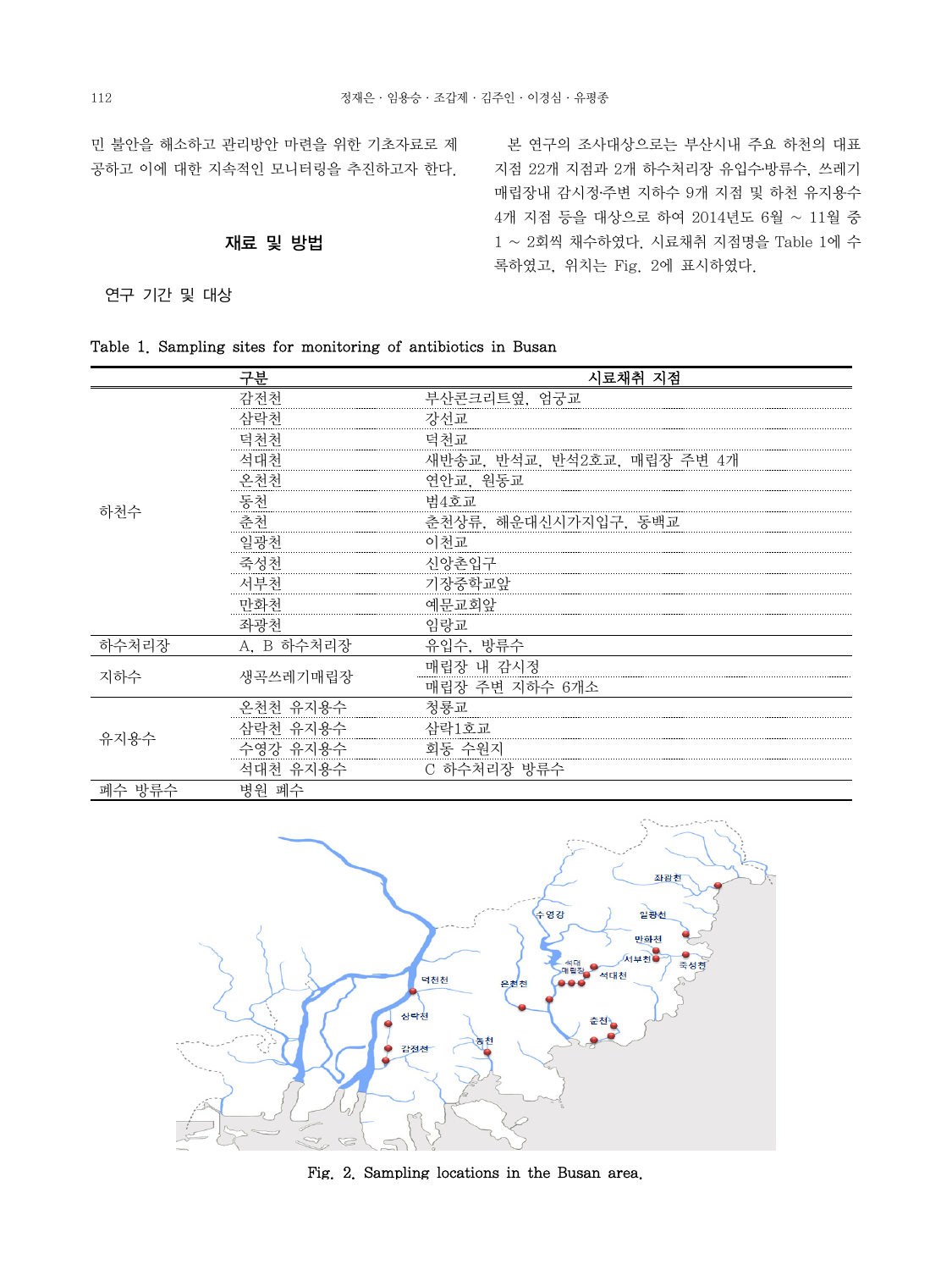### 조사 대상 물질

 본 연구의 조사 대상물질은 설폰아미드류 6종, 테트라 사이클린류 2종, 마크로라이드류 1종, 린코사미드류 1종, 피리미딘류 1종, 버지니아마이신 등 총 12종을 선정하였 으며, 이들의 목록을 Table 2에 정리하였다.

## 분석 방법

 본 연구에 사용된 실험 방법은 수 시료 중 분석대상물 질을 고체상 추출법(SPE)를 사용하여, 추출, 정제, 농축 하여 LC/ESI-MS/MS로 정성 및 정량 분석하는 방법으 로 EPA method  $1694^9$ 와 환경 중 의약물질 분석방법 매 뉴얼10) 등을 참고하였다.

## 1. 시약 및 표준물질

 본 연구의 조사대상물질인 설파메톡사졸, 설파메라진, 설파클로로피리다진, 설파디메톡신, 린코마이신, 트리메 소프림은 Sigma-Aldrich사의 Fluka 제품을, 에리스로 마이신은 Sigma-Aldrich사의 고순도 시약을 구입하여 사용하였고, 설파메타진, 설파티아졸, 옥시테트라사이클 린, 클로로테트라사이클린은 Dr.Ehrenstorfer GmbH 사, 정제용 내부표준물질인 13C로 치환된 13C-설파메타 진과 내부표준물질인 터부틸라진은 ULTRA SCIENTIFIC 사의 고순도 시약을 사용하였다.

본 실험에 사용한 12종의 표준물질과, 2종의 내부표준

물질은 메탄올을 이용하여 약 1,000 mg/L으로 조제한 후 냉동 보관하였으며, 분석용 표준용액은 분석 당일에 메탄올을 사용하여 희석하여 사용하였다.

### 2. 시료의 전처리

 채취된 시료(500 mL)는 유리섬유여과지(GF/C Filter,  $\Phi$ 47 mm, Whatman)로 여과한 후 중금속 방해 및 C18 과의 결합을 방지하기 위하여 1  $\mu$ g/mL의 EDTA-2Na  $500 \mu$ L를 첨가하였고, 정제용 표준물질로서 10  $\mu$ g/mL 의 13C-설파메타진 10 μL를 첨가하여 혼화한 후 이 중 200 mL ~ 250 mL을 자동 SPE을 사용하여 추출하였 다. 추출과정의 마지막 단계에서 최종 용출액으로 메탄올 을 사용하여 기기분석용 시료 1 mL로 농축한 후, 내부표 준물질로서 10 ㎍/mL의 터부틸라진 5 μL을 첨가하였다. 분석대상물질의 추출 및 정제를 위해 자동 SPE (SYMBIOSIS Environ, SparkHolland사)를 사용하였 으며, 추출 카트리지는 PLRP-s를 사용하였다. 각 시료 의 전처리 과정은 Fig. 3에 나타내었다.

## 3. 기기 분석의 조건

 환경 시료 중 미량으로 존재하는 분석대상물질의 매질 에 의한 방해효과를 최소화하고 감도를 향상시키키 위하 여 LC/ESI-MS/MS를 이용하여 분석하였다. 본 연구에 사용된 분석기기는 SHISEIDO SI-2 HPLC (SHISEIDO

| Antibiotics  | Compounds                 | Abbreviation | Primary usage |
|--------------|---------------------------|--------------|---------------|
|              | Sulfachloropyridazine     | SCP          | Animal        |
|              | Sulfadimethoxine          | SDT          | Animal        |
| Sulfonamide  | Sulfamerazine             | SMR          | Animal        |
|              | Sulfamethazine            | SMT          | Animal        |
|              | Sulfamethoxazole          | SMX          | Animal        |
|              | Sulfathiazole             | STZ.         | Animal        |
|              | Oxychlorotetracycline-HCl | OXY          | Animal/Human  |
| Tetracycline | Chlorotetracycline-HCl    | <b>CRT</b>   | Animal/Human  |
| Lincosamide  | Lincomycin                | LIN          | Human         |
| Macrolide    | Erythromycin              | ERY          | Human         |
|              | Virginiamycin             | VIR          | Animal        |
| Pyrimidine   | Trimethoprim              | TMP          | Human         |

Table 2. Target antibiotics in this study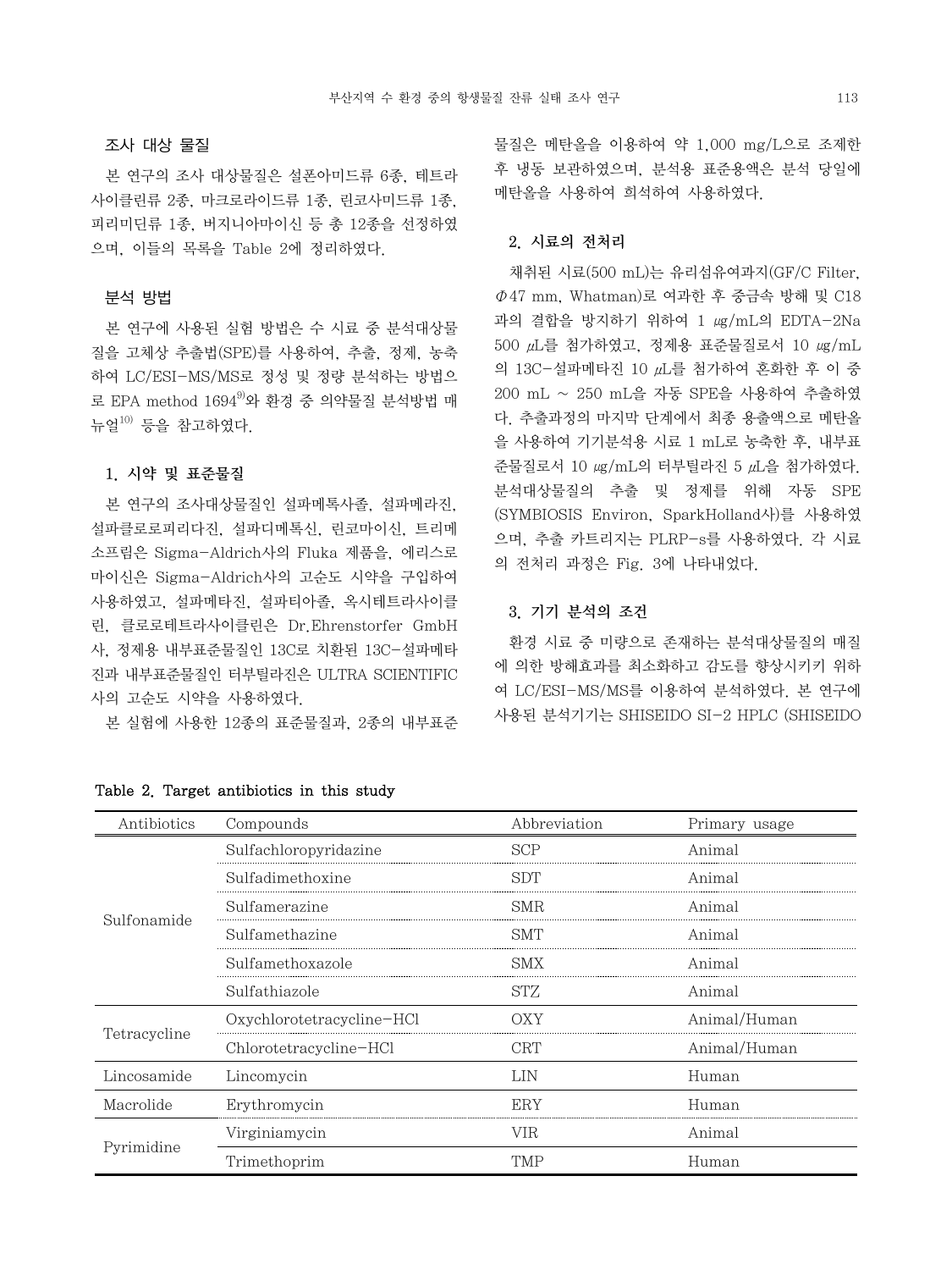| <b>Automatic SPE</b> | <b>Sample</b><br><b>Filtration</b> | $\leftarrow$ 0.1 ug/mL EDTA-2Na 100uL/sample 100mL<br>← 10 ug/mL Surrogate( <sup>13</sup> C-Sulfamethazine) 2 uL/sample 100mL |                           |            |                   |
|----------------------|------------------------------------|-------------------------------------------------------------------------------------------------------------------------------|---------------------------|------------|-------------------|
|                      |                                    | <b>Step</b>                                                                                                                   | <b>Solvent</b>            | Volume(uL) | Flow rate(uL/min) |
|                      |                                    | Pre-Wash                                                                                                                      | Sample                    | 1000       | 10000             |
|                      |                                    | Conditioning1                                                                                                                 | Methanol                  | 1000       | 5000              |
|                      |                                    | Conditioning2                                                                                                                 | Water                     | 1000       | 5000              |
|                      |                                    | Sample Loading                                                                                                                | Sample                    | 200000     | 10000             |
|                      |                                    | Washing                                                                                                                       | Water                     | 1000       | 5000              |
|                      |                                    | <b>Tubing Clean</b>                                                                                                           | Acetone                   | 1000       | 5000              |
|                      |                                    | Dry Cartridge                                                                                                                 | Methanol & N <sub>2</sub> | 1100       | 10000             |
|                      |                                    | <b>Elution</b>                                                                                                                | Methanol                  | 1100       | 2000              |
| LC/MS/MS             |                                    | $\leftarrow$ 10 ug/mL Internal Standard (Terbutylazine) 5 uL                                                                  |                           |            |                   |



|  |  | Table 3. HPLC/MS/MS conditions for the determination of the antibiotics |  |  |  |  |  |  |  |
|--|--|-------------------------------------------------------------------------|--|--|--|--|--|--|--|
|--|--|-------------------------------------------------------------------------|--|--|--|--|--|--|--|

| Equipment |                        | Method and Instrument                  |                                                                                   |                             |  |  |  |
|-----------|------------------------|----------------------------------------|-----------------------------------------------------------------------------------|-----------------------------|--|--|--|
|           | Column                 | C18 Unison $75 \times 2$ mm, 3 $\mu$ m |                                                                                   |                             |  |  |  |
|           | Column temperature     | 40 °C                                  |                                                                                   |                             |  |  |  |
|           | Flow rate              | 400 $\mu$ L/min                        |                                                                                   |                             |  |  |  |
|           | Injection volumn       | 10 $\mu$ L                             |                                                                                   |                             |  |  |  |
|           |                        | Group I                                |                                                                                   | Group II                    |  |  |  |
| LC        | Mobile phase           | in HPLC water                          | 0.1 % Formic acid and<br>1 % Formic acid in HPLC water<br>A 0.1 %Ammonium formate |                             |  |  |  |
| condition |                        | 1:1 Acetonitrile: Methanol<br>B        |                                                                                   | 1 % Formic acid in Methanol |  |  |  |
|           |                        | Time                                   | $B(\%)$                                                                           | $A(\%)$                     |  |  |  |
|           |                        | Init                                   | 10.0                                                                              | 90.0                        |  |  |  |
|           |                        | $1.0 \text{ min}$                      | 10,0                                                                              | 90.0                        |  |  |  |
|           | Gradient               | $9.0 \text{ min}$                      | 90.0                                                                              | 10.0                        |  |  |  |
|           |                        | $11.0 \text{ min}$                     | 90.0                                                                              | 10.0                        |  |  |  |
|           |                        | $12.0 \text{ min}$                     | 10.0                                                                              | 90.0                        |  |  |  |
|           |                        | $15.0 \text{ min}$                     | 10.0                                                                              | 90.0                        |  |  |  |
|           | Ionization Mode        | Positive ion electrospray              |                                                                                   |                             |  |  |  |
|           | Spray Voltage          | 2800 V                                 |                                                                                   |                             |  |  |  |
| MS        | Vaporizer Temperature  | $250$ °C                               |                                                                                   |                             |  |  |  |
|           | Sheath Gas Pressure    | 40 arb                                 |                                                                                   |                             |  |  |  |
| condition | Aux. Gas Pressure      | $10$ arb                               |                                                                                   |                             |  |  |  |
|           | Capillary Temperature  | 300 $\degree$ C                        |                                                                                   |                             |  |  |  |
|           | Collision Gas pressure | $1.5$ mTorr                            |                                                                                   |                             |  |  |  |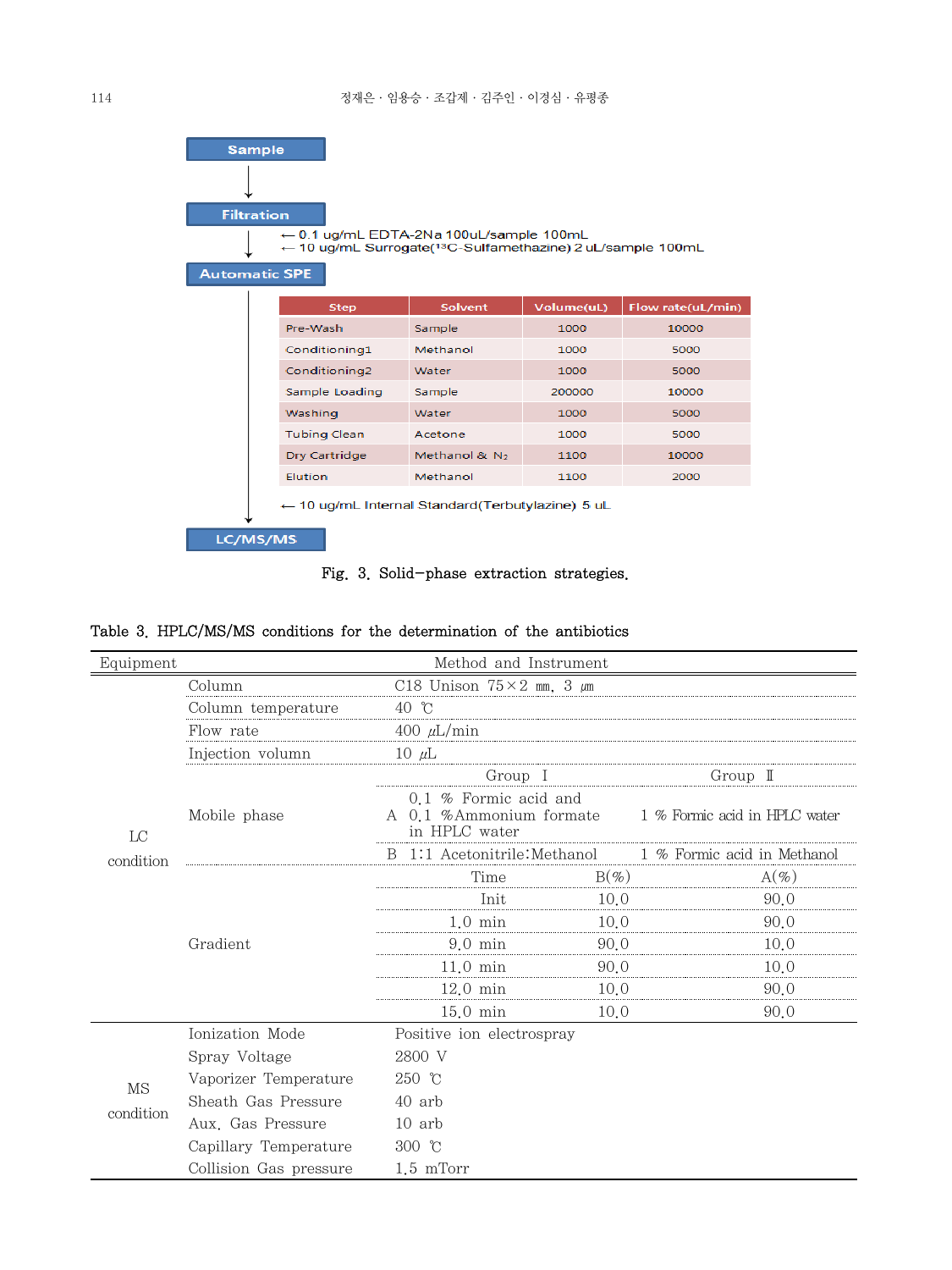|                       |               |                                |       | Characteristic ion 1    |       | Characteristic ion 2    |
|-----------------------|---------------|--------------------------------|-------|-------------------------|-------|-------------------------|
| Antibiotics           | R.T.<br>(min) | Precursor<br>$\text{ion}(m/z)$ | (m/z) | Collision<br>Energy(eV) | (m/z) | Collision<br>Energy(eV) |
| Sulfathiazole         | 2.44          | 256                            | 156   | 15                      | 92    | 28                      |
| Sulfamerazine         | 2.98          | 265                            | 156   | 18                      | 172   | 17                      |
| Sulfamethazine        | 3.74          | 279                            | 186   | 16                      | 92    | 31                      |
| Sulfachloropyridazine | 4.16          | 285                            | 156   | 16                      | 92    | 30                      |
| Sulfamethoxazole      | 4.32          | 254                            | 156   | 16                      | 108   | 23                      |
| Sulfadimethoxine      | 5.33          | 311.05                         | 156   | 19                      | 108   | 33                      |
| Lincomycin            | 3.02          | 407                            | 126.2 | 28                      | 359.2 | 17                      |
| Trimethoprime         | 3.62          | 291.1                          | 230.1 | 23                      | 261.1 | 24                      |
| Virginiamycin         | 7.19          | 526.2                          | 231   | 36                      | 355.3 | 15                      |
| Erythromycin          | 6.57          | 734.4                          | 158   | 33                      | 573   | 20                      |
| Oxytertracycline      | 4.27          | 461                            | 426   | 20                      | 365   | 30                      |
| Chlorotertracycline   | 5.30          | 479                            | 444   | 21                      | 154   | 32                      |
| Terbutyrazine (IS)    | 7.55          | 230                            | 174   | 20                      |       |                         |

Table 4. Retention time, precursor ion, characteristic ion and collision energy of antibiotics by HPLC/MS/MS

사(JPN))와 결합된 TSQ Quantum Ultra 텐덤 질량분석 기(THERMO사(USA))를 사용하였으며, HPLC 및 텐덤 질량분석기의 각 분석 조건은 Table 3에 정리하였다. 텐 덤 질량분석기에서는 각 분석대상물질의 질량스펙트럼을 확인하여 선구이온을 선택하고, 충돌에너지를 조절하여 최적의 생성이온 조건을 확인 한 후 선택반응모니터링 방 법을 사용하여 분석하였다. 분석대상물질의 확인 및 정량 을 위하여 2개의 특성 이온을 선택하여 분석하였다. 각 분석대상물질의 선구이온, 생성이온 및 충돌에너지는 Table 4에 나타내었다.

#### 분석방법의 정도 관리

 본 연구에 시용된 분석방법의 신뢰도 검증을 위하여 증 류수에 0.005 ㎍/L로 연구대상물질을 주입한 시료를 대 상으로 방법검출한계, 정량한계, 절대회수율 등을 측정하 였다.

## 결과 및 고찰

## 부산시내 주요 하천의 항생물질 검출 현황

 부산 도심의 주요 하천 12개의 22개 지점에 잔류하는 항생물질에 대한 조사 결과는 연구대상물질 12종 중 린코 마이신, 트리메소프림, 에리스로마이신 3종이 검출되었다.

검출된 농도 수준(n=검출횟수)은 린코마이신 0.0058 ㎍/L ~ 0.0751  $\mu$ g/L(n=6), 트리메소프림 0.0043  $\mu$ g/L ~ 0.0151  $\mu$ g/L(n=9), 에리스로마이신 0.0010  $\mu$ g/L ~ 0.0072 ㎍/L(n=10) 이며, 그 외 항생물질은 전 지점에서 검출되지 않았다. 각 지점별 검출 현황을 Table 5에 나타 내었다. 본 연구 결과에서 부산지역 하천수에서 검출된 항생물질의 농도와 종류를 환경부의 "잔류의약물질 분석 방법 연구 및 실태조사(Ⅳ)"에서의 국내 주요 4대강 수계 에서 검출된 결과와 비교하면, 린코마이신과 트리메소프 림은 4대강 유역 하천수에서 각각 0.016 ㎍/L ~ 0.139 μg/L, 0.003 μg/L ~ 0.032 μg/L 으로 검출되어 부산 도심 하천수에서의 검출농도가 4대강 유역 하천수의 검출 농도 보다 1/2 수준으로 낮게 나타났고, 본 연구에서 0.0010 ㎍/L ~ 0.0072 ㎍/L로 검출된 에리스로마이신 은 4대강 수계 하천수에서 검출되지 않았다. 설파메타진 등 설폰아미드계 항생물질은 동물용 항생제로서 4대강 수 계 하천수에서는 수 ~ 수십 ng/L 수준이나, 본 연구 결 과 부산 도심 하천에서 검출되지 않았다. 이는 축산농가, 축산폐수처리장의 영향을 받는 지점이 포함된 4대강 유역 하천수와는 달리 부산의 하천은 축산 시설이 없는 도심의 특성을 반영한 것이라 볼 수 있다. 또한 인체용/동물용 항 생물질인 테트라사이클린계 항생물질은 본 연구에서와 4 대강 수계 하천수 모두에서 검출되지 않았다<sup>11)</sup>.

국내 타 연구에서는 낙동강 중류 수계 하천수에서 린코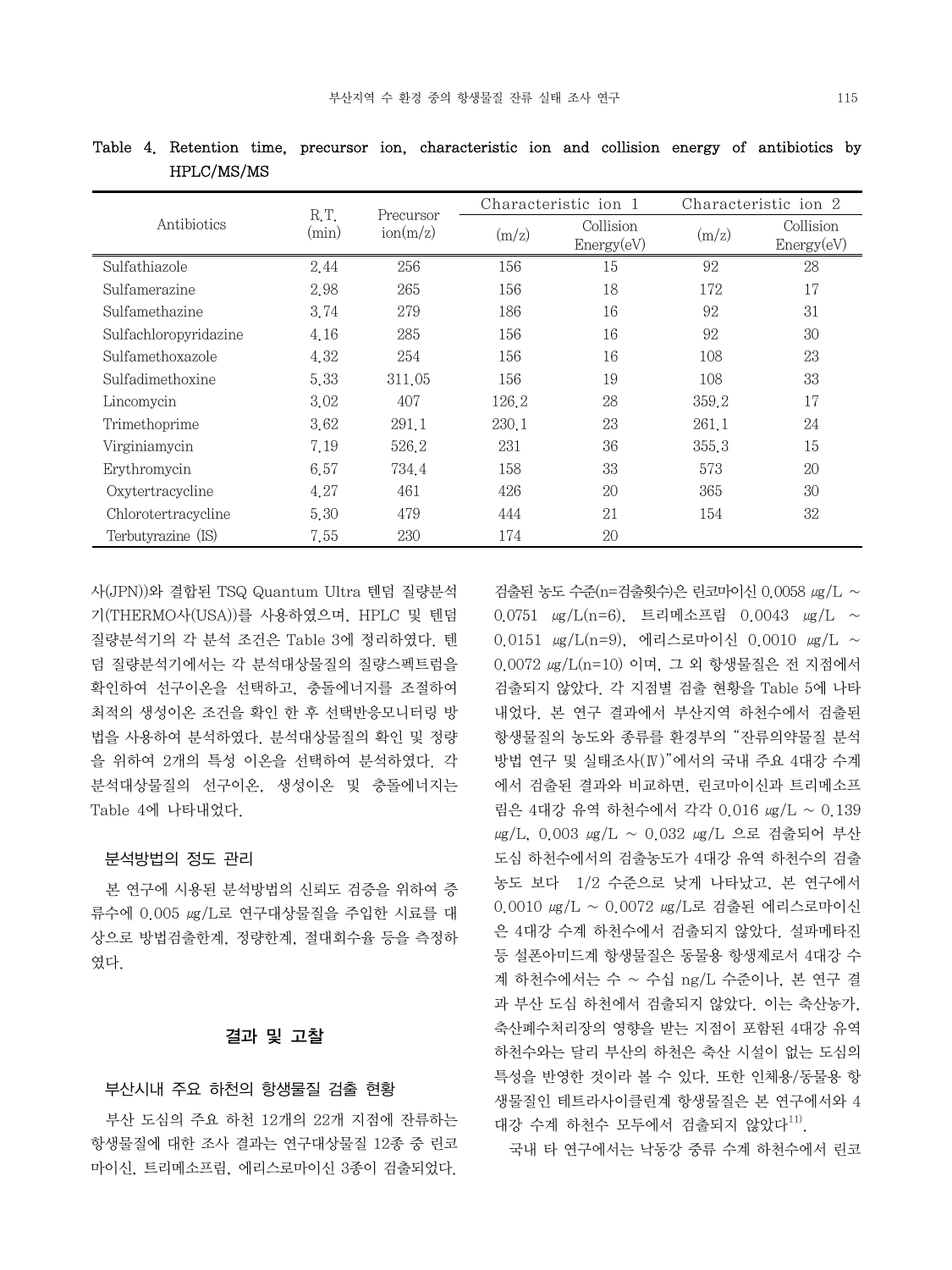마이신이 ND ~ 0.074  $\mu$ g/L, 트리메소프림은 ND ~ 0.016 ㎍/L으로 검출되어 본 연구에서의 결과와 유사한 농도를 보였고<sup>8)</sup>, 부산 수계 하수처리장 말단 하천수에서 는 린코마이신이 0.165 ㎍/L, 에리스로마이신이 0.054 ㎍/L이 검출되었고, 트리메소프림은 검출되지 않았다. 그 외 설폰아미드계, 테트라사이클린계 항생물질은 검출되 지 않았다12). 이는 본 연구에서의 하천수에서의 조사 결 과보다 다소 높은 농도 수준이었으나, 검출 물질의 종류 에서는 유사한 경향을 보였다.

 울산 수계 하천수에서 린코마이신이 0.013 ㎍/L ~ 2.620 ㎍/L, 트리메소프림이 ND ~ 0.043 ㎍/L 로 검출 되었고, 부산지역 하천수는 이에 비해 1/30 ~ 1/3 정도 의 낮은 농도 수준을 보였다<sup>13)</sup>.

 국외 검출 사례와 비교하면, 본 연구에서의 도심 하천  $M$ 서의 검출 수준은 미국 하천수의 린코마이신 ND  $\sim$  0.320 ㎍/L 의 1/5 수준으로 낮았으며, 트리메토프림 ND ~ 0.150 ㎍/L의 1/10, 에리스로마이신 ND ~ 0.040  $\mu$ g/L의 1/6 정도로 낮은 농도 수준을 보였다<sup>2)</sup>.

 본 연구에서 조사된 항생물질의 농도 수준은 미국 환경 청(EPA)에서 제시한 방류수의 요구 농도(action limit) 1 ㎍/L와, 하천에서의 최소 희석률 10을 가정하여 산정한 0.1 ㎍/L에 만족하는 수준으로 검출되었다.

 항생물질의 환경으로의 유출은 주로 체내에 투여된 항 생물질 중 일부가 그대로 또는 생체 내에서 대사체로 변 환되어 소변이나 대변으로 배설되어 도시 하수, 오수 정 화조를 통해 환경 속으로 들어간다. 부산은 하수도 보급 률(2012년 기준)이 99.2 %로써<sup>14)</sup>, 가정 또는 병원 등으 로부터 배출된 항생물질을 함유한 대부분의 도시 오․하수 는 하천으로 직접 유입되지 않고, 하수처리장으로 유입된 다. 유입된 오․하수 중 하수처리공정에서 미처리된 물질이

Table 5. Concentration of antibiotics in the urban stream  $(\mu g/L)$ 

| 지점명   | <b>STZ</b>     | LIN                 | <b>SMR</b>     | <b>SMT</b>     | <b>TMP</b>              | <b>SCP</b>     | <b>SMX</b>     | <b>SDT</b>     | VIR            | ERY                  | <b>CRT</b>     | <b>OXY</b>     |
|-------|----------------|---------------------|----------------|----------------|-------------------------|----------------|----------------|----------------|----------------|----------------------|----------------|----------------|
| 감전천1  | ND             | ND                  | <b>ND</b>      | ND             | ND                      | ND             | ND             | ND             | <b>ND</b>      | <b>ND</b>            | ND             | <b>ND</b>      |
| 감전천2  | ND             | ND                  | <b>ND</b>      | ND             | ND                      | ND             | ND             | ND             | ND             | <b>ND</b>            | ND             | ND             |
| 삼락천   | ND             | <b>ND</b>           | <b>ND</b>      | ND             | ND                      | <b>ND</b>      | <b>ND</b>      | <b>ND</b>      | ND             | <b>ND</b>            | <b>ND</b>      | ND             |
| 덕천천   | ND             | ND                  | <b>ND</b>      | ND             | 0.0048                  | <b>ND</b>      | ND             | <b>ND</b>      | ND             | 0.0010               | ND             | ND             |
| 새반송교  | ND             | N <sub>D</sub>      | N <sub>D</sub> | N <sub>D</sub> | ND                      | N <sub>D</sub> | ND             | N <sub>D</sub> | N <sub>D</sub> | <b>ND</b>            | ND             | N <sub>D</sub> |
| 반석교   | <b>ND</b>      | ND                  | <b>ND</b>      | <b>ND</b>      | ND                      | <b>ND</b>      | <b>ND</b>      | <b>ND</b>      | ND             | <b>ND</b>            | <b>ND</b>      | N <sub>D</sub> |
| 반석2호교 | N <sub>D</sub> | $ND\sim$<br>0.0262  | N <sub>D</sub> | N <sub>D</sub> | $0.0052\sim$<br>0.0081  | N <sub>D</sub> | N <sub>D</sub> | <b>ND</b>      | N <sub>D</sub> | $ND\sim$<br>0.0038   | N <sub>D</sub> | N <sub>D</sub> |
| 석대천1  | ND             | ND                  | ND             | ND             | <b>ND</b>               | ND             | ND             | <b>ND</b>      | ND             | 0.0037               | ND             | <b>ND</b>      |
| 석대천2  | <b>ND</b>      | <b>ND</b>           | ND             | <b>ND</b>      | 0.0133                  | ND             | ND             | <b>ND</b>      | ND             | <b>ND</b>            | ND             | ND             |
| 석대천3  | ND             | 0.0250              | ND             | ND             | 0.0049                  | ND             | ND             | ND             | ND             | 0.0018               | ND             | ND             |
| 석대천4  | ND             | 0.0751              | N <sub>D</sub> | N <sub>D</sub> | ND                      | N <sub>D</sub> | ND             | N <sub>D</sub> | N <sub>D</sub> | ND                   | ND             | N <sub>D</sub> |
| 연안교   | N <sub>D</sub> | $ND \sim$<br>0.0082 | N <sub>D</sub> | N <sub>D</sub> | N <sub>D</sub>          | ND             | N <sub>D</sub> | ND             | N <sub>D</sub> | ND                   | N <sub>D</sub> | N <sub>D</sub> |
| 원동교   | $\mbox{ND}$    | ND                  | <b>ND</b>      | ND             | <b>ND</b>               | ND             | ND             | <b>ND</b>      | ND             | <b>ND</b>            | ND             | <b>ND</b>      |
| 범4호교  | <b>ND</b>      | N <sub>D</sub>      | <b>ND</b>      | ND             | ND                      | <b>ND</b>      | <b>ND</b>      | <b>ND</b>      | ND             | <b>ND</b>            | <b>ND</b>      | <b>ND</b>      |
| 춘천상류  | ND             | ND                  | ND             | ND             | ND                      | ND             | <b>ND</b>      | ND             | ND             | <b>ND</b>            | ND             | ND             |
| 춘천1   | ND             | ND                  | ND             | ND             | 0.0151                  | ND             | ND             | ND             | N <sub>D</sub> | 0.0014               | ND             | N <sub>D</sub> |
| 춘천2   | ND             | 0.0162              | <b>ND</b>      | ND             | 0.0104                  | ND             | <b>ND</b>      | <b>ND</b>      | ND             | 0.0018               | ND             | ND             |
| 일광천   | ND             | ND                  | ND             | ND             | ND                      | ND             | ND             | ND             | ND             | <b>ND</b>            | ND             | ND             |
| 좌광천   | ND             | ND                  | <b>ND</b>      | ND             | ND                      | <b>ND</b>      | ND             | ND             | <b>ND</b>      | ND                   | ND             | ND             |
| 서부천   | N <sub>D</sub> | $ND\sim$<br>0.0058  | N <sub>D</sub> | N <sub>D</sub> | 0.0043<br>$\sim 0.0059$ | N <sub>D</sub> | N <sub>D</sub> | N <sub>D</sub> | N <sub>D</sub> | $0.0028 -$<br>0.0069 | N <sub>D</sub> | N <sub>D</sub> |
| 만화천   | ND             | ND                  | <b>ND</b>      | ND             | ND                      | <b>ND</b>      | <b>ND</b>      | <b>ND</b>      | ND             | 0.0072               | ND             | <b>ND</b>      |
| 죽성천   | ND             | ND                  | <b>ND</b>      | ND             | ND                      | ND             | ND             | <b>ND</b>      | ND             | 0.0066               | ND             | ND             |
| 최대    | <b>ND</b>      | 0.0751              | <b>ND</b>      | ND             | 0.0151                  | ND             | ND             | <b>ND</b>      | <b>ND</b>      | 0.0072               | <b>ND</b>      | <b>ND</b>      |
| 최소    | ND             | ND                  | <b>ND</b>      | ND             | ND                      | N <sub>D</sub> | <b>ND</b>      | <b>ND</b>      | <b>ND</b>      | N <sub>D</sub>       | <b>ND</b>      | N <sub>D</sub> |
| 평균    | ND             | 0.0071              | <b>ND</b>      | <b>ND</b>      | 0.0031                  | <b>ND</b>      | <b>ND</b>      | ND             | <b>ND</b>      | 0.0016               | ND             | <b>ND</b>      |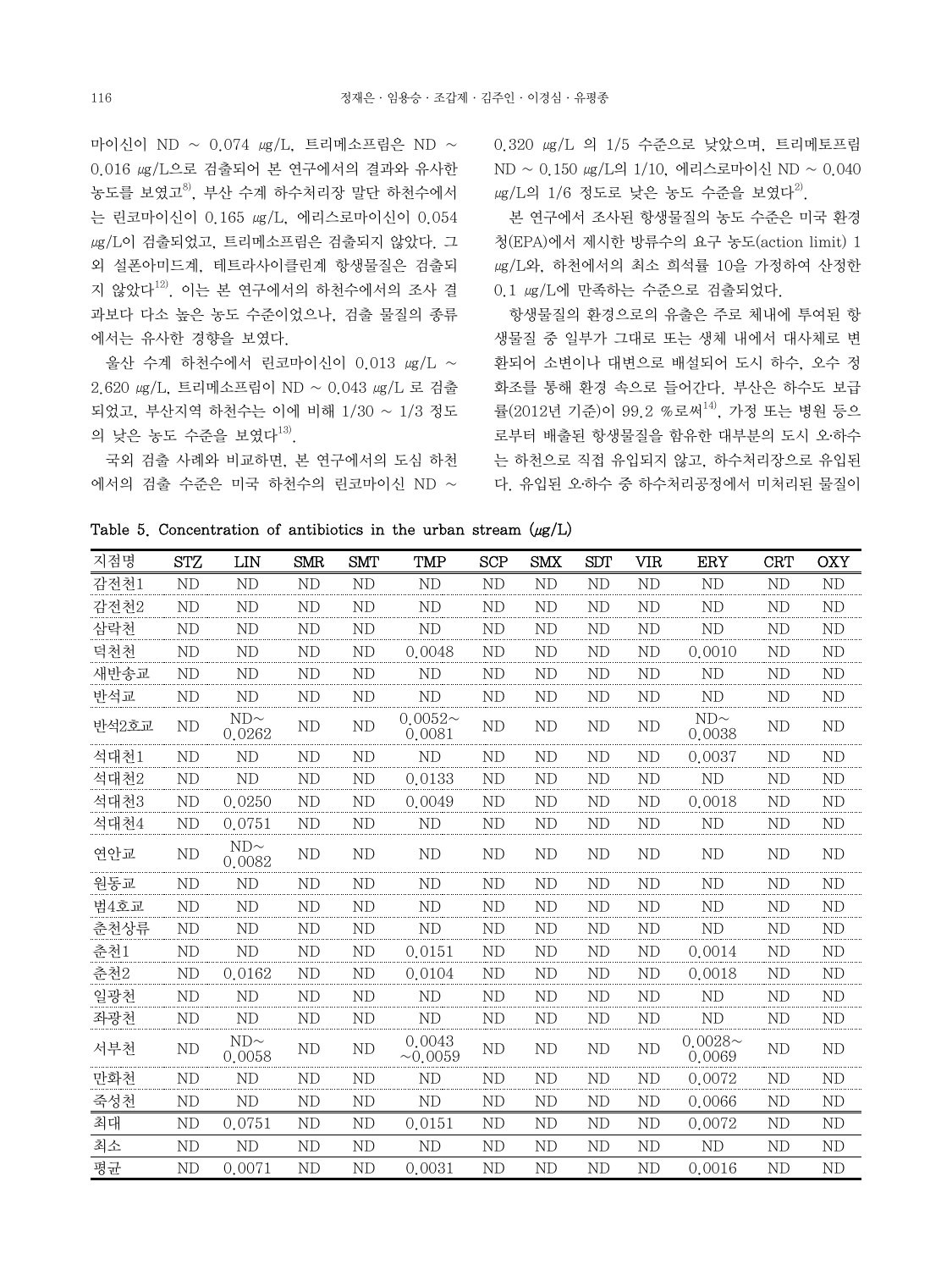방류수를 통해 하천으로 유입되므로 하수처리장에서의 항 생물질 제거공정이 우선시되지 않는 현 상황에서는 도심 하천에서 검출되는 항생물질은 주로 하수처리장 방류수에 서, 일부는 미차집된 하수에서 유래한다고 볼 수 있다. 본 연구에서는 항생물질이 검출된 지점이 하수처리장 방 류수가 직접 유입되거나, 하천의 유지용수로 하수처리장 방류수를 이용하는 지점, 하수관거 미설치 지역으로 생활 하수가 유입되는 지점으로 조사되었다. 춘천에서의 항생 물질 검출은 A하수처리장 방류수의 영향으로, 석대천은 하천유지용수로 이용되는 C하수처리장 방류수, 서부천, 만화천, 죽성천은 D하수처리장 방류수에 기인한다고 볼 수 있다. 덕천천의 경우 하수처리장 방류수의 영향은 없 으나, 하수관거의 미비로 인한 생활 하수의 유입에 기인 한다고 볼 수 있다.

### 하수처리장에서의 항생물질 검출 현황

 부산시내 2개 하수처리장의 유입하수와 방류수에 대하 여 분석한 결과는 Table 6과 같다.

 총 12종의 분석대상물질 증 하천에서 검출되었던 항생물질 과 동일한 종류의 물질이 검출되었고, 검출 농도는 린코마이 신은 유입수 0.0484 ㎍/L ~ 0.0503 ㎍/L, 방류수 0.0270 μg/L ~ 0.0591 μg/L로, 트리메소프림은 유입수 0.0152  $\mu$ g/L ~ 0.0655  $\mu$ g/L, 방류수 0.0142  $\mu$ g/L ~ 0.0228 μg/L, 에리스로마이신은 유입수 0.0064 μg/L ~ 0.0123 μg/L, 방류수 0.0061 μg/L ~ 0.0077 μg/L로 나타났다.

 타 연구 결과와 비교하면 부산지역 하수처리장에서의 항생물질 검출농도인 린코마이신 0.167 ㎍/L ~ 0.399 μg/L, 에리스로마이신 0.106 μg/L 보다 낮은 농도로 나 타났다12). 또한 본연구의 결과 하천에서 검출된 물질과 동일한 물질이 검출된 것으로 보아 하수처리장의 방류수 가 하천의 항생물질의 근원지임을 알 수 있었다. 이는 부 산 도심 하천은 낙동강수, 하수처리장 방류수 등의 하천 유지용수에 의존하는 현실을 그대로 반영하고 있다.

 본 연구에서 조사된 농도 수준은 미국 환경청(EPA)에 서 제시한 방류수의 요구 농도(action limit)인 1 ㎍/L에 훨씬 못 미치는 수준이었다.

기타 하천 유지용수, 지하수 및 폐수 처리수 등에서 의 항생물질 검출 현황

부산 주요 도심 하천의 대부분은 도시개발에 따른 불투

|                 |     | ' JN   | SMR. | SMT | TMP    | <b>SCP</b> | <b>SMX</b> | <b>SDT</b> | VIR. | ERY      | CRT |    |
|-----------------|-----|--------|------|-----|--------|------------|------------|------------|------|----------|-----|----|
| -유인             |     | 0.0485 | ΝD   | ΝD  | 0.0655 | ND         | ND         | ND         | ND.  | 0.0064   | ND  | ND |
| ` 방류수           | ND  | 0.0270 | ND   | ND  | 0.0228 | ND         | ΝD         | ND         | ΝD   | (0.0077) | ND  | ND |
| 유입수<br><b>D</b> | ND  | 0.0503 | ND   | ND  | 0.0152 | ND         | ND         | ND         | ND   | 0.0123   | ND  | ND |
| 방류수             | NE. | 9591   | ΝD   | ND  | 0142   | ND         | ND         | ND         | ND   | .0061    | ΝI  |    |

| Table 6. Concentration of antibiotics of sewage in STP<br>$(\mu g/L)$ |  |  |  |
|-----------------------------------------------------------------------|--|--|--|
|-----------------------------------------------------------------------|--|--|--|

|  |  |  |  | Table 7. Concentration of antibiotics in the urban stream water, undergroundwater and hospital wastewater |  |             |
|--|--|--|--|-----------------------------------------------------------------------------------------------------------|--|-------------|
|  |  |  |  |                                                                                                           |  | $(\mu g/L)$ |

|        |                 | <b>STZ</b> | LIN    | <b>SMR</b> | <b>SMT</b> | TMP    | <b>SCP</b> | <b>SMX</b> | <b>SDT</b> | VIR | ERY    | <b>CRT</b> | OXY |
|--------|-----------------|------------|--------|------------|------------|--------|------------|------------|------------|-----|--------|------------|-----|
|        | 삼락천             | ΝD         | ΝD     | ND         | ND         | ΝD     | ΝD         | ND         | ΝD         | ND  | ΝD     | ΝD         | ND  |
| ᄒ      | 온천천             | ΝD         | ΝD     | ND         | ΝD         | ΝD     | ΝD         | ΝD         | ΝD         | ND  | ND     | ND         | ND  |
| 천유지    | 회동<br>수원        | ΝD         | ΝD     | ND         | ND         | ND     | ND         | ND         | ND         | ND  | ND     | ND         | ND  |
| 용<br>수 | 히<br>쳐빌장<br>방류수 | ΝD         | 0.0228 | ND         | ND         | 0.0074 | ND         | ΝD         | ΝD         | ND  | 0.0035 | ND         | ND  |
| ス<br>히 | 생곡감<br>정        | ΝD         | ΝD     | ND         | ND         | ND     | ND         | ΝD         | ND         | ND  | ND     | ND         | ND  |
| 수      | 지하수             | ΝD         | ΝD     | ND         | ΝD         | ΝD     | ND         | ND         | ND         | ND  | ND     | ND         | ND  |
|        | 상수도             | ΝD         | ΝD     | ND         | ND         | ND     | ND         | ΝD         | ND         | ND  | ND     | ND         | ND  |
|        | 병원폐수            | ΝD         | ΝD     | ND         | ΝD         | ND     | ND         | ΝD         | ND         | ND  | 0.0033 | ND         | ND  |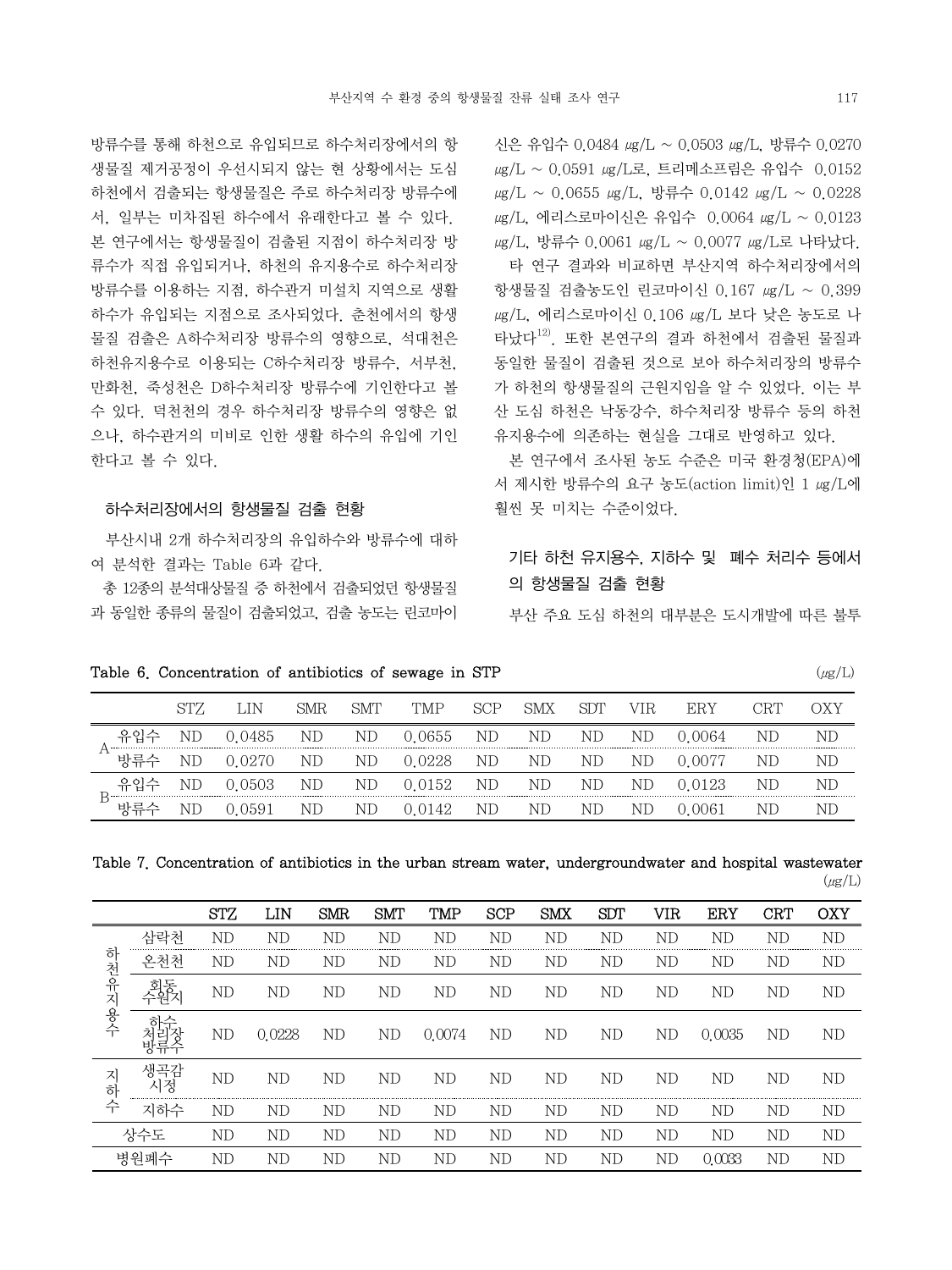수 면적의 증가, 대규모 하수처리장 건설, 무분별한 지하 수의 개발 등으로 인하여 건천화가 발생되어, 하천의 정 상적인 기능 및 상태를 유지하기 위한 최소한의 유량인 하천유지유량을 타 유역으로 부터 도수하여 유지하고 있 다. 주요 하천의 유지용수로서 낙동강수, 인근 하수처리 장의 방류수를 이용하고 있어 이들이 하천수의 수질에 미 치는 영향을 파악하기 위해 삼락 및 온천천에 도수하고 있는 낙동강수, 석대천에 도수하고 있는 유지용수에 대해 분석한 결과 하수처리장 방류수에서만 린코마이신 0.0228 ㎍/L, 트리메소프림 0.0074 ㎍/L, 에리스로마이 신 0.0035 ㎍/L이 검출되었고, 나머지 하천유지용수에서 는 모두 검출되지 않았다.

 그리고 쓰레기매립장 내 지하수 3개소 및 인근 지하수 6개소에 대한 연구 결과, 연구대상 항생물질은 검출되지 않았다. 상수도에서도 검출되지 않았으며, 해운대구 소재 병원 폐수에서는 에리스로마이신이 0.0033 ㎍/L으로 검 출되었다. 각 검출 현황을 Table 7에 나타내었다.

### 분석방법의 확립 및 정도 관리

## 1. 추출용 카트리지별 회수율

 수 중에 존재하는 항생물질의 추출에는 액-액 추출법 과 고체상 추출법이 사용된다. 액-액 추출법은 주로 비극 성이나, 약한 극성을 띠는 물질의 추출에 주로 사용되는 데, 평형상태에서 분석대상물질의 분배 차이를 이용한 것 으로, 추출 용매 및 분석대상물질의 특성, pH 등이 중요 한 인자로 작용한다. 반면에 고체상 추출법은 시료가 카 트리지 형태의 흡착제를 통과하면 대상물질이 카트리지에 흡착되고 이를 소량의 특정 용매로 용리시키는 방법으로

액-액 추출법을 대체하는 기법이다15). 이러한 고체상 추 출법은 액-액 추출법에 비해 시간, 노동력 및 용매의 사 용량을 크게 줄일 수 있으며, 흡착제(카트리지)의 선택에 따라 다양한 물질의 추출이 가능해짐에 따라 최근 수질 중 미량유해물질의 추출에 폭넓게 활용되고 있다<sup>16)</sup>.

 본 연구에서는 분석대상 항생물질의 최대 추출 효율을 나타내는 카트리지를 선정하기 위해 카트리지별 분석대 상물질의 회수율을 평가하였다. 일반적으로 항생물질의 추출용 카트리지는 Oasis HLB, MCX, MAX, C18 (Octadecyl) 등이 사용되는데, 이는 매니폴더를 이용한 추출작업에 사용되어지는 것으로 본 연구에 사용되어진 자동 SPE 추출기에는 PLRP-s, HySphere-C18 HD, Resin Gp, Resin SH 등의 카트리지가 해당 장비에 규격 화되어 사용되어진다. 본 연구에서는 주로 소수성 물질의 분석에 사용되어지나, 가장 광범위하게 사용되는 C18 카 트리지와 C18 카트리지보다 열적 안정성이 우수하고, 적 용되는 pH의 범위가 넓은 PLRP-s 카트리지의 추출 효 율을 비교하였다. 증류수에 약 0.1 ㎍/L로 분석대상물질 을 첨가한 후 비교대상 추출용 카트리지를 사용하여 시료와 동일한 방법으로 전처리하여 분석하였다. PLRP-s의 추 출효율은 11.1 % ~ 116.6 %, C18의 경우 0 % ~ 102.5 % 으로 나타났고, 특히 C18 카트리지의 설폰아미드계 항생 물질의 추출효율은 0 % ~ 20.2 %로서 극히 낮은 수준을 보였다. 따라서 연구대상 항생물질의 추출에는 PLRP-s 카트리지가 적합한 것으로 나타났고, 그 중에서 비교적 낮은 추출효율을 보인설파티아졸과 테트라사이클린계 항 생물질에 적합한 카트리지의 선택은 추후의 연구과제에서 수행되어져야 할 것이다. 각 성분별 카트리지의 추출 효

|  |  |  | Table 8. Recoveries $(\%)$ of antibiotics by using extraction cartridge |  |  |  |  |  |  |  |
|--|--|--|-------------------------------------------------------------------------|--|--|--|--|--|--|--|
|--|--|--|-------------------------------------------------------------------------|--|--|--|--|--|--|--|

|          | Antibiotics           | PLRP-s | C18   |
|----------|-----------------------|--------|-------|
|          | Sulfathiazole         | 11.1   | 0,0   |
|          | Sulfamerazine         | 36.2   | 0,0   |
|          | Sulfamethazine        | 105.9  | 2.9   |
|          | Sulfachloropyridazine | 103.0  | 0,0   |
|          | Sulfamethoxazole      | 98.7   | 0,0   |
| Group I  | Sulfadimethoxine      | 96.3   | 20.2  |
|          | Lincomycin            | 67.2   | 19.5  |
|          | Trimethoprime         | 116.6  | 72.8  |
|          | Virginiamycin         | 93.8   | 98.0  |
|          | Erythromycin          | 89.7   | 102.5 |
|          | Chlorotetracycline    | 38.9   | 18.0  |
| Group II | Oxychlorocycline      | 17.5   | 10.9  |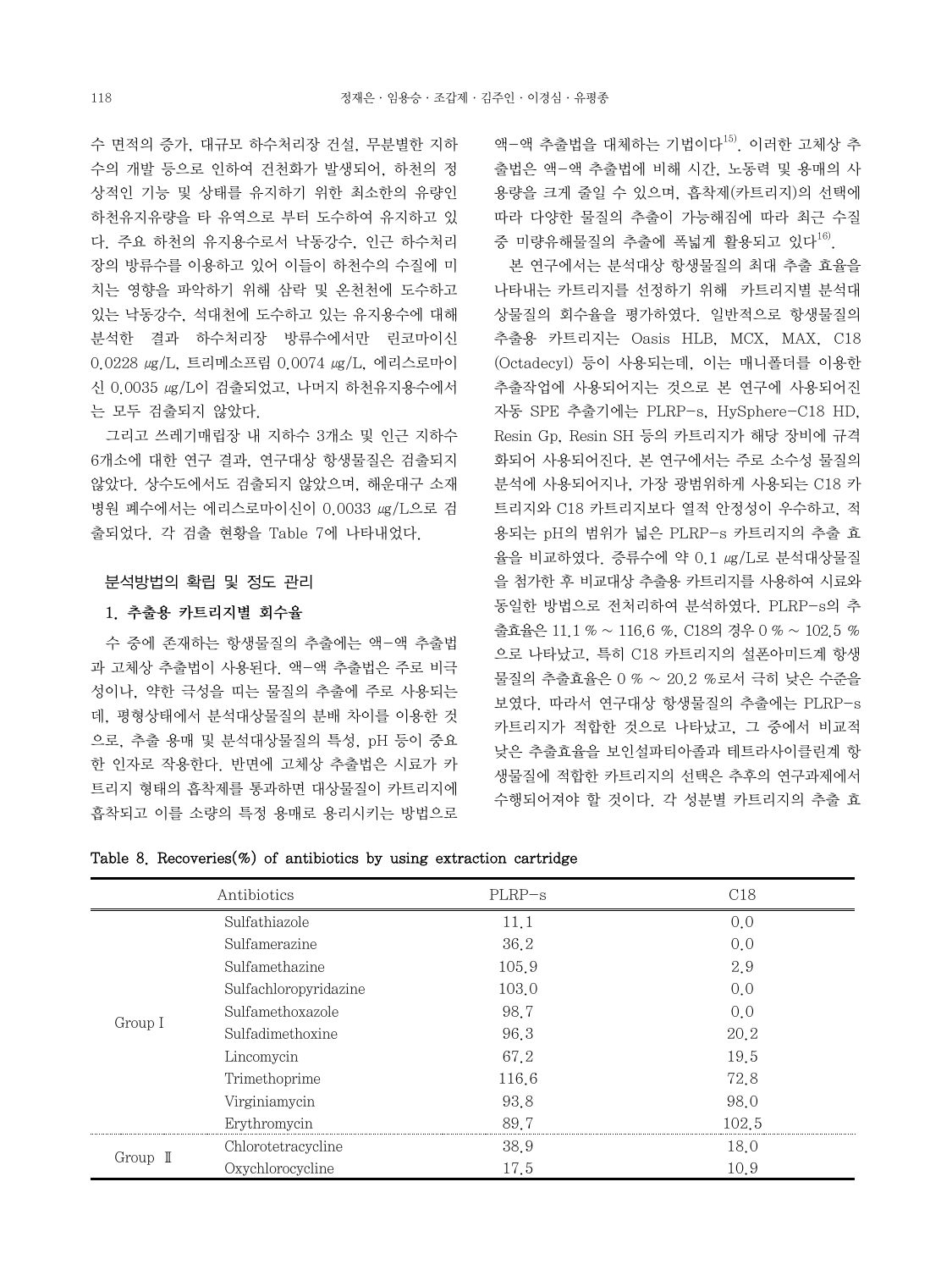율을 Table 8에 나타내었다.

## 2. 검정곡선의 작성

바탕시료에 해당 항생물질을 농축 배수(200 배 ~ 250



Fig. 4. Calibration curves of standard samples.

배)를 감안하여 농도별로 첨가한 후 각 성분들의 면적을 내부표준물질의 면적으로 나눈 비로 작성하여 검정곡선을 나타낸 결과는 Fig. 4와 같다.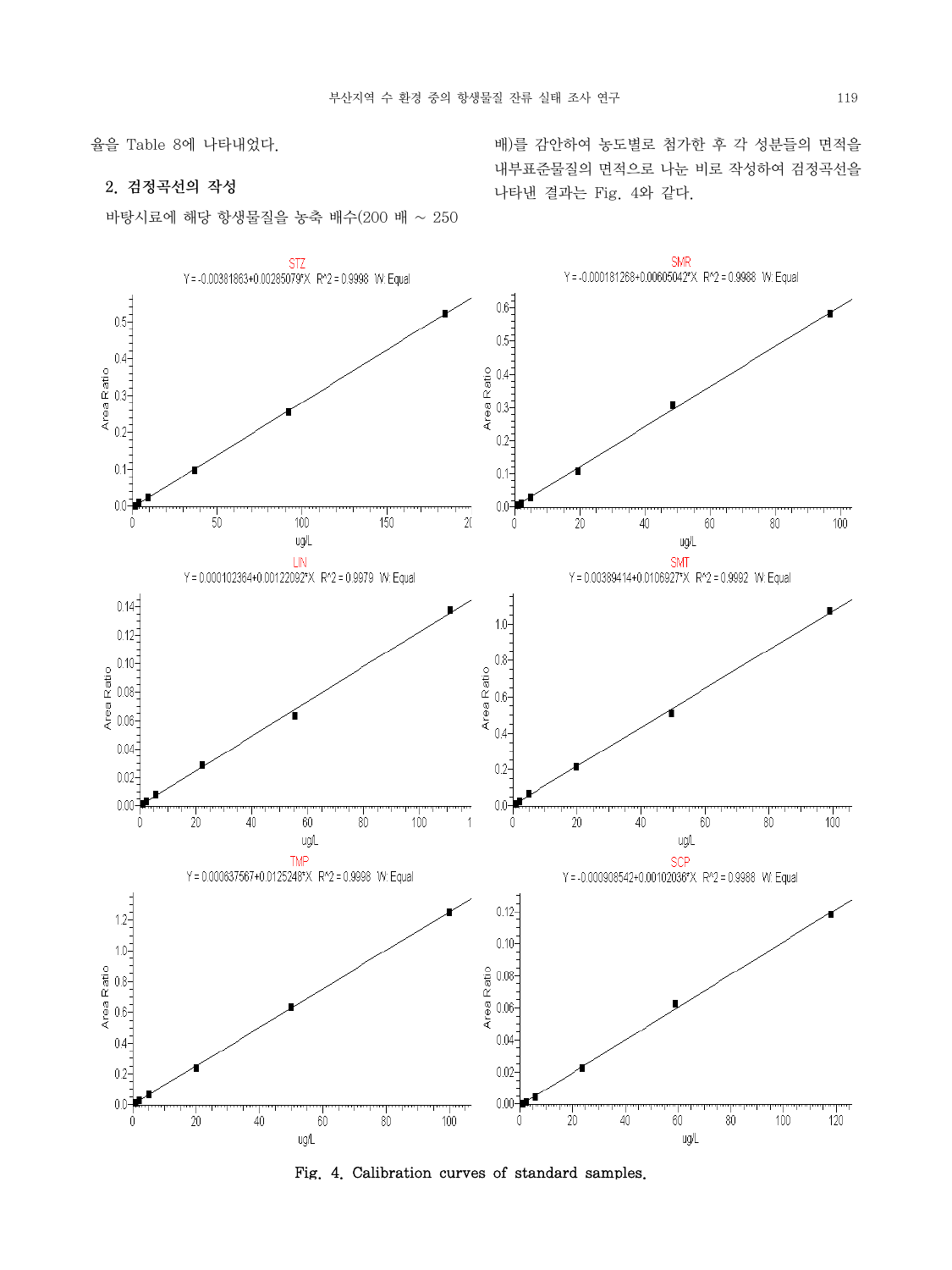

Fig. 4. Continued.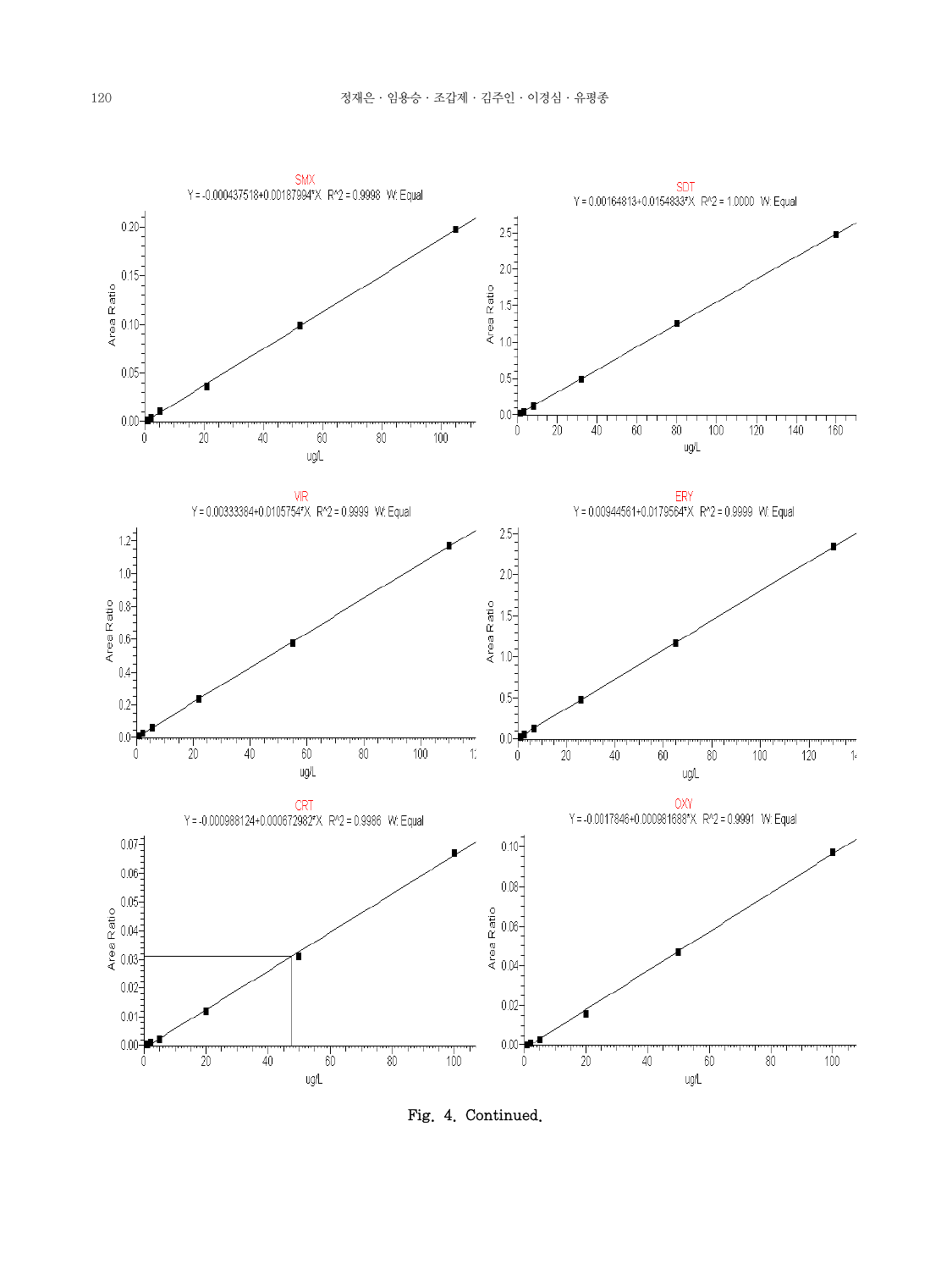### 3. 방법검출한계 및 정밀도 ․ 정확도

 본 연구에 사용된 분석 방법의 방법검출한계를 구하기 위하여 증류수에 표준물질을 예상 검출한계에 가까운 농 도로 첨가한 후 시료와 동일하게 7회 반복 실험을 하였 다. 측정값의 표준편차에 3.14를 곱한 값을 방법검출한계 로, 10를 곱한 값을 정량한계로 표시하였고, 절대회수율 은 전처리를 거친 값을 시료전처리를 거치지 않은 표준물 질의 피이크 면적과 비교하여 구하였다. 연구대상물질의 바탕 정수 중의 방법검출한계(MDLs)와 정량한계 (LODs), 절대 회수율 및 정밀도(RSD)를 Table 9에 나타 내었다. Group Ⅰ의 각 성분별 방법검출한계는 0.2 pg/mL ~ 1.8 pg/mL, 정량한계는 0.7 pg/mL ~ 5.8 pg/mL로 산정되었고, 절대회수율은 27.4 % ~ 117.0 %, 상대표준편차(RSD) 1.0 % ~ 11.5 %을 나타내었다. Group Ⅱ의 경우 방법검출한계 2.5 pg/mL ~ 5.2 pg/mL, 정량한계 7.8 pg/mL ~ 16.4 pg/mL, 절대회 수율 18.6 % ~ 35.6 %, 상대표준편차(RSD) 3.5 % ~ 4.6 % 로서 Group Ⅰ의 물질보다 높은 정량한계, 낮은 회수율을 보였다.

결 론

 부산지역 하천수 22개 지점, 지하수 9개 지점, 2개 하 수처리장 유입수․방류수 및 하천유지용수 4개소 등에 대 한 국내 사용량이 많은 설폰아미드류 6종, 테트라사이클 린류 2종, 마크로라이드류 1종, 린코사미드류 1종, 피리 미딘류 2종 등 총 12종의 농도를 분석한 결과는 다음과 같다.

- 1. 도심 하천수에서 연구대상 항생물질 총 12종 중 인체 용/동물용 항생물질 3종이 검출되었고, 검출항목은 국 내 사용량이 가장 많은 린코마이신 , 트리메토프림, 에 리스로마이신 등 3종이며, 검출 농도는 린코마이신 0.0058 ㎍/L ~ 0.0751 ㎍/L(n=6), 트리메토프림 0.0043 ㎍/L ~ 0.0151 ㎍/L(n=9), 에리스로마이신 0.0010 ㎍/L ~ 0.0072 ㎍/L(n=10)으로 나타났다.
- 2. 부산시내 하수처리장에서는 검출된 항생물질과 하천수 에서 검출되었던 동일한 종류의 물질이 검출되었고, 검출 농도는 하수처리장 유입수가 방류수보다 다소 높 았고, 방류수의 경우 하천수에서의 검출 농도가 유사 한 수준을 보였다.
- 3. 도심 하천으로 도수하고 있는 하천유지용수 4종에 대 한 분석 결과 석대천의 유지용수인 D 하수처리장 방류 수에서 하천수에서 검출된 동일한 종류의 항생물질이 비슷한 농도 수준으로 검출되었으며, 다른 하천유지용 수에서는 검출되지 않았다.
- 4. 본 연구에서 항생물질분석을 위한 자동SPE-LC /MS/MS 분석방법의 확립을 위해 추출용 카트리지는 환경유해물질 추출에 광범위하게 사용되는 C18 카트 리지와 PLRP-s 카트리지의 항생물질 회수율을 측정 한 결과 PLRP-s 카트리지가 C18 카트리지보다 우수 한 효율을 나타내는 것을 알 수 있었고, 그에 따라

#### Table 9. Absolute recoveries, LODs and MDLs of analysis for antibotics

|                   | Antibiotics           | MDLs(pg/mL) | LODs(pg/mL) | Conc.<br>(pg/mL) | Recovery<br>(%) | $RSD(\%)$<br>$(n=7)$ |
|-------------------|-----------------------|-------------|-------------|------------------|-----------------|----------------------|
| Group I           | Sulfathiazole         | 0,2         | 0.7         | 9.2              | 74.0            | 1.0                  |
|                   | Sulfamerazine         | 0.5         | 1.5         | 4.9              | 27.4            | 11.5                 |
|                   | Sulfamethazine        | 1.2         | 3.8         | 5.0              | 77.4            | 10,0                 |
|                   | Sulfachloropyridazine | 0,4         | 1.3         | 5.9              | 86.0            | 2.7                  |
|                   | Sulfamethoxazole      | 0,4         | 1.4         | 5.3              | 45.4            | 5.8                  |
|                   | Sulfadimethoxine      | 0.5         | 1.5         | 8.0              | 117.0           | 1.6                  |
|                   | Lincomycin            | 0.5         | 1.4         | 11,1             | 50.9            | 2.9                  |
|                   | Trimethoprime         | 1.8         | 5.8         | 5.4              | 98.0            | 11.1                 |
|                   | Virginiamycin         | 1.3         | 4.3         | 5.5              | 100.6           | 7.7                  |
|                   | Erythromycin          | 1.0         | 3.2         | 6.5              | 98.6            | 5.0                  |
| Group $\mathbb I$ | Chlorotetracycline    | 5.2         | 16.4        | 100.0            | 35.6            | 4.6                  |
|                   | Oxychlorocycline      | 2.5         | 7.8         | 120.0            | 18.6            | 3.5                  |